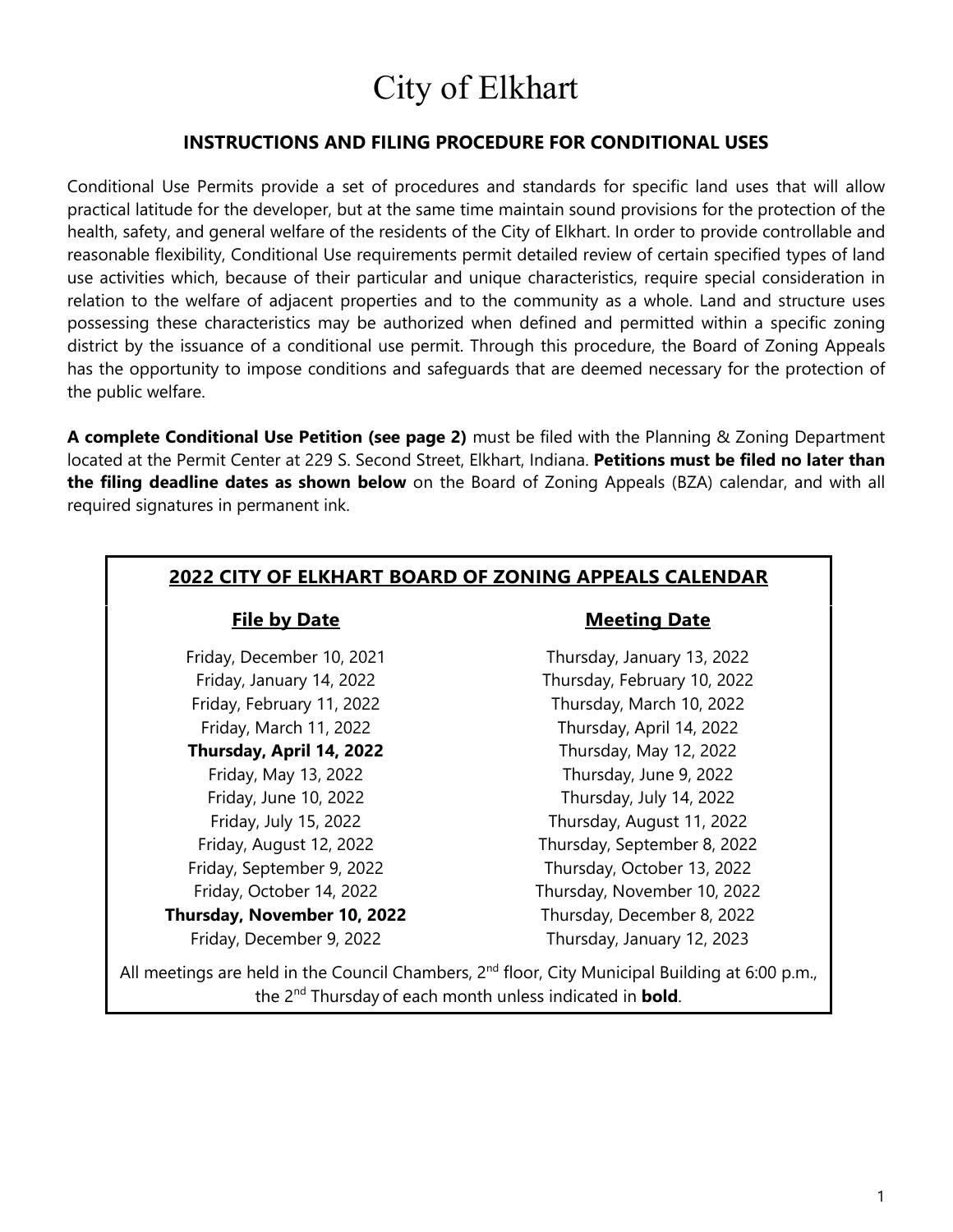### **APPLICANT CHECKLIST – CONDITIONAL USE PETITION A complete Conditional Use Petition must contain the following information:**

- 1. \_\_\_\_\_\_ **A Conditional Use appeal letter patterned after the sample form on page 5** and including such data and/or information necessary for a clear understanding of the situation by the Board of Zoning Appeals. The appeal must address and discuss each of the **applicable standards (see page 3)** that the Board must use to make a decision. Please include any other pertinent data that will assist the Board in determining whether or not the approval of the Conditional Use request will be in the best interest of the City of Elkhart.
- 2. \_\_\_\_\_\_ A completed **Petition form (see pages 6 & 7)** signed by the legal owner of record of the property that is the subject of the Petition. **The owner(s) of record at the time the petition is filed shall be considered the applicant and must sign the petition.** If the request is filed by any person other than the legal owner or the owner's attorney, written authorization of the legal owner authorizing the person to act as the owner's agent for petition purposes must be filed with the petition. If the applicant is not an individual, the name(s) and title(s) of the person(s) who are authorized to execute legal documents for the applicant shall be supplied. Land Contract Purchasers or Renters cannot bring petitions without authorization from the owner of record.
- 3. \_\_\_\_\_\_ A full and accurate legal description of the property for which the conditional use is being requested. **The abbreviated version shown on a tax form is NOT an acceptable legal description.** A full legal description may be found on the recorded deed or possibly on a certified survey. If the legal description is in a Word or PDF format, please email it to [PlanningAndZoning@coei.org.](mailto:PlanningAndZoning@coei.org)
- 4. \_\_\_\_\_\_ A site plan of the property which must include the following:
	- Location and size of all existing and proposed buildings and structures;
	- Location and dimensions of building lines, right-of-way lines, setbacks, regulated drains and public and private easements (existing and proposed);
	- Elevation contours and spot elevations sufficient to determine drainage (existing and proposed), if necessary;
	- Layout of drives and other traffic features on opposite side of street and/or adjacent properties;
	- Statement of availability of City sewer and water, if required for the proposed use;
	- Locations of parking and loading areas, traffic access and circulation, open space, landscaping, refuse and service areas, signs, turning radii, and proposed vehicle and projected turning paths from turning radius templates.
	- *If drawing is larger than 11" x 17", 12 copies of the site plan must be provided.*
- 5. \_\_\_\_\_\_ *When changes to a building are involved*, the plans for the proposed conditional use must be provided and scaled to proportion.
- 6. \_\_\_\_\_\_ Vicinity map showing all existing land uses within a three hundred (300) foot radius of the property.
- 7. \_\_\_\_\_\_ Any supplemental information required for conditional use applications specified in the regulations of the zoning district in which the property is located.
- 8. \_\_\_\_\_\_ Names and addresses (with zip codes) of all property owners within a 300-foot radius of the property. These must be obtained from the Auditor's Office located at 117 North 2<sup>nd</sup> Street in Goshen. The telephone number is (574) 535-6719. Please request the Surrounding Property owners list. You will need the address and parcel ID number of the property for which the conditional use is being sought.
- 9. \_\_\_\_\_ A filing fee in the amount listed in Section 29.12 of the Zoning Ordinance. The Permit Center accepts Visa, Mastercard, and Discover credit cards or a check made payable to the City of Elkhart.

| \$200.00   Residential (One & Two Family)         |  |
|---------------------------------------------------|--|
| \$300.00   Multi-Family, Business & Manufacturing |  |

#### **Failure to meet any of the above requirements will result in your application not being accepted by the Planning Department staff until such time as said requirements are met.**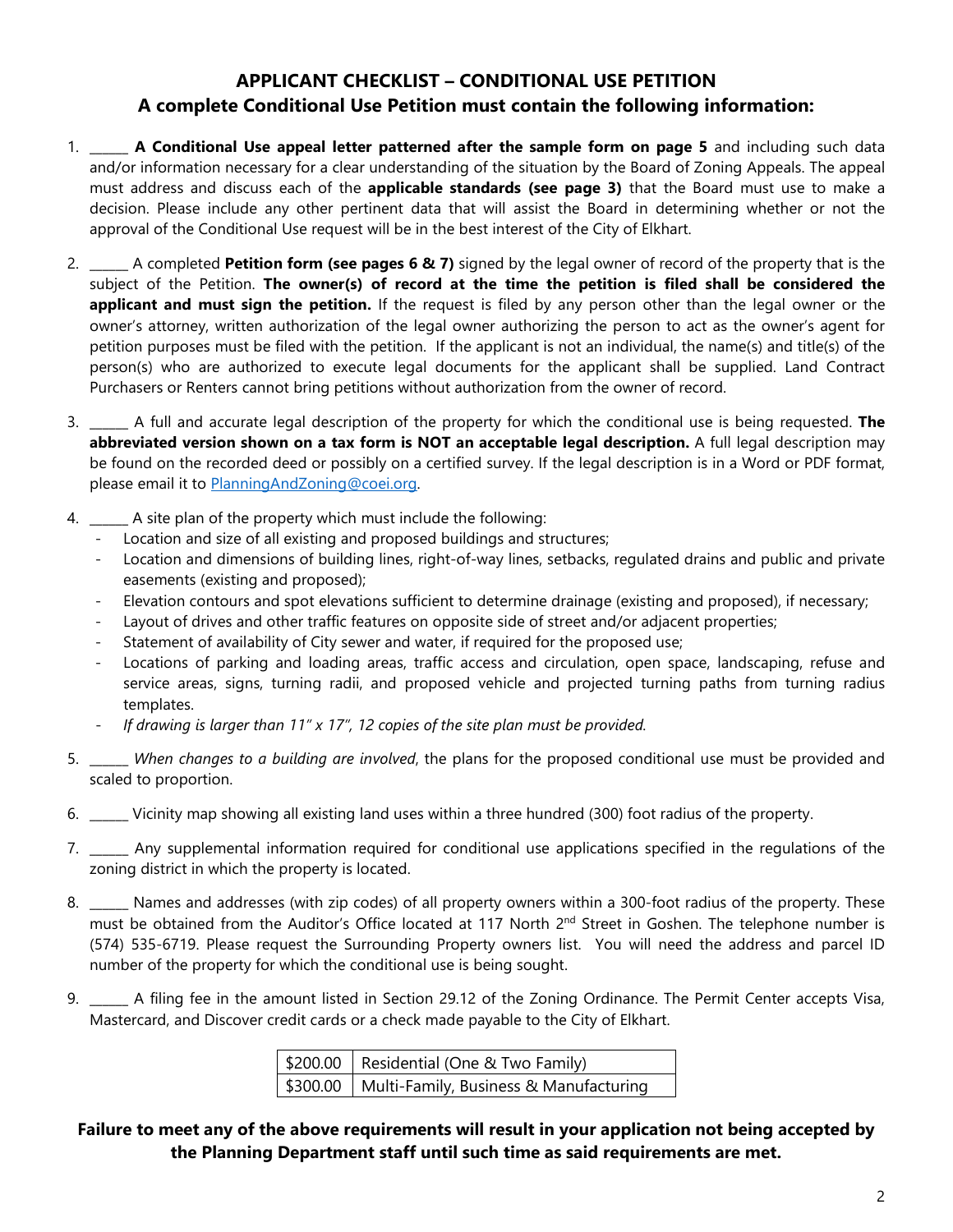#### **CONDITIONAL USE PROCEDURE**

Petitions for Conditional Uses are reviewed by the Planning Department staff prior to the public hearing and decision of the Board of Zoning Appeals.

**You or your designated representative must be present at the Board of Zoning Appeals meeting** to make a presentation and answer any questions that may arise. The presentation must include sufficient evidence relating to the **standards listed below** (as well as any other information you feel is pertinent to your petition) to persuade the Board to grant your request.

After you have completed your presentation, public comments are heard for or against your petition.

You may be allowed to respond to any comments or answer any questions which may arise concerning your petition; this is at the discretion of the Board Chairman.

**Standards Applicable to All Conditional Uses:** Section 29.8 C. of the City of Elkhart Zoning Ordinance mandates that "The Board of Zoning Appeals shall review the particular facts and circumstances of each proposed use in terms of the following standards and shall find adequate evidence showing that such use at the proposed location:

- 1. Is in fact a conditional use as established under the permitted land uses within the zoning district.
- 2. Will be harmonious with and in accordance with the general objectives or with any specific objective of the City's Comprehensive Plan and/or the Zoning Ordinance.
- 3. Will be designed, constructed, operated and maintained so as to be harmonious and appropriate in appearance and function with the existing or intended character of the general vicinity and will not change the essential character of the area.
- 4. Will not be hazardous or disturbing to existing neighboring uses.
- 5. Will be served adequately by essential public facilities and services such as highways, streets, police and fire protection, drainage structures, refuse disposal, water and sewer, and schools; or that the persons or agencies responsible for the establishment of the proposed uses shall be able to provide adequately any such services.
- 6. Will not create excessive additional requirements at public expense for public facilities and services and will not be detrimental to the economic welfare of the community.
- 7. Will not involve uses, activities, processes, materials, equipment and conditions of operation that will be detrimental to any persons, property, or the general welfare by reason of excessive production of traffic, noise, smoke, fumes, glare or odors.
- 8. Will have vehicular approaches to the property which shall be so designed as not to create an interference with traffic on surrounding public thoroughfares.
- 9. Will not result in the destruction, loss, or damage of a natural, scenic, or historic feature of major importance."

The Planning Department staff will consider these standards when making a recommendation to the Board of Zoning Appeals. You **must** address the above standards within the body of your appeal letter (see page 5).

**Conditions and Commitments:** When granting approval of any conditional use, the Board of Zoning Appeals may prescribe appropriate conditions or require the property owner to make written commitments regarding the use and development of the property which is the subject of the petition. Conditions or commitments may require special screening and buffering with reference to type, dimensions and character; additional setback distances, yards and open space or other measures necessary to ensure the compatibility of the proposed use and harmony of the proposed development with neighboring properties and other properties within the district. Conditions or commitments may address the following: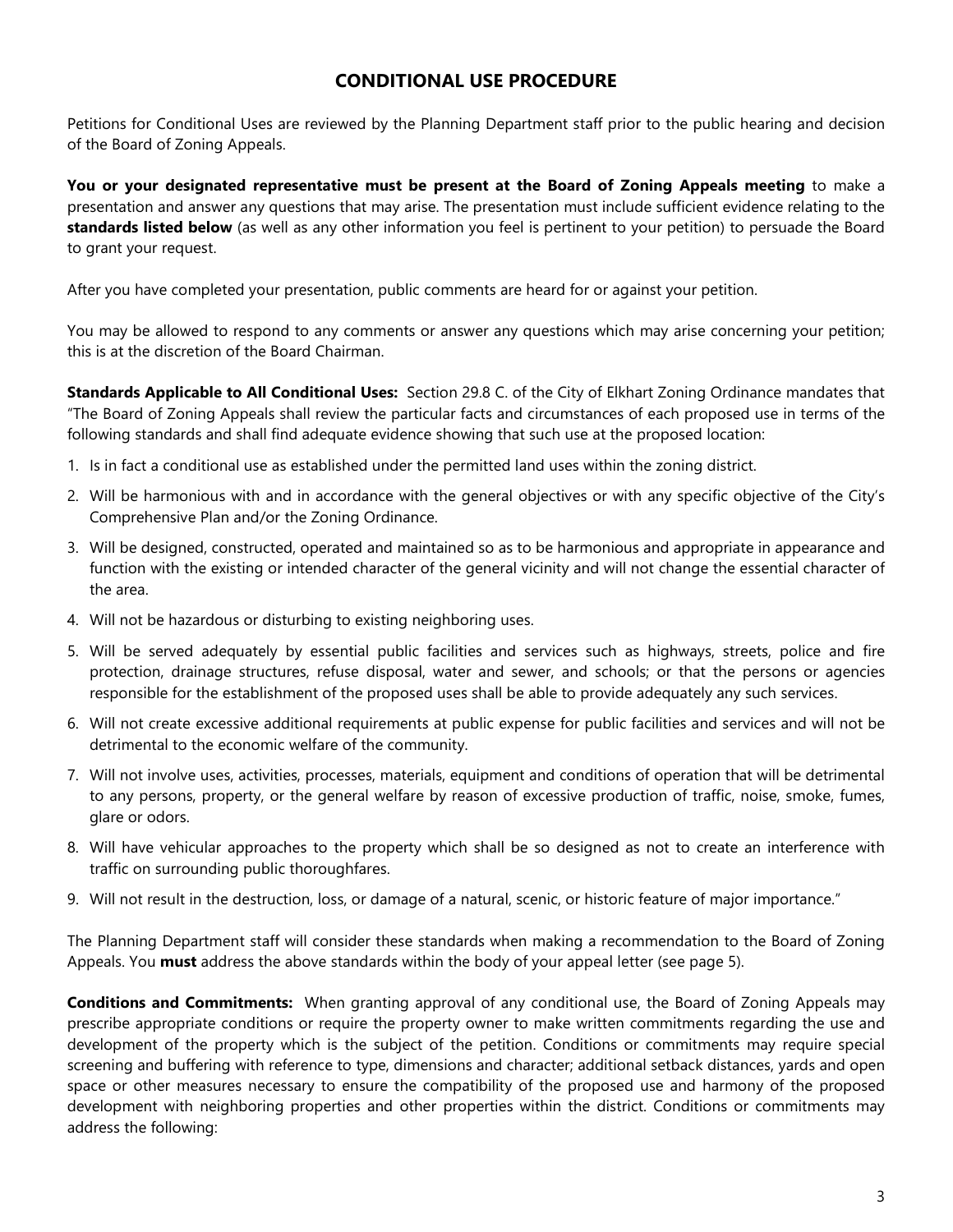- 1. Off-street parking and loading areas;
- 2. Refuse and service areas;
- 3. Proposed signs and exterior lighting;
- 4. Noise, glare, odor, adverse economic effects or traffic hazards resulting from the proposed use;
- 5. Any other matter requiring particular attention in order to avoid adverse effects of the proposed use on neighboring properties and other properties in the district.

**Action by the Board of Zoning Appeals:** Following the public hearing, the Board of Zoning Appeals shall either approve, approve with supplementary conditions, or deny the petition as presented. If the petition is approved or approved with modifications, the Board of Zoning Appeals shall instruct the Planning Department staff to issue a conditional use permit listing the specific conditions specified by the Board of Zoning Appeals for approval. If the petition is denied by the Board of Zoning Appeals, it shall notify the applicant in writing listing specific reasons for such denial.

**Expiration of Conditional Use Permit:** A conditional use approval shall be deemed to authorize only one particular use, and said approval shall automatically expire if, for any reason, the use has not commenced within one year or an implemented use has been discontinued for a period of one year.

**Construction Requirements:** Any person granted conditional use approval who fails to commence construction within twelve (12) months after such permit is issued or fails to conform to the provisions of the development plan approved by the Board of Zoning Appeals, may be required by the Board of Zoning Appeals upon its own motion and shall be required by the Board of Zoning Appeals upon written petition by any third party, to show cause why such approval should not be withdrawn and such permit revoked.

**Modifications:** The holder of a zoning clearance permit for a conditional use may apply to the Board of Zoning Appeals at any time for an alteration, modification, amendment, or extension of the application or development plan upon which such permit was based:

- 1. Upon receipt of such application, the Board of Zoning Appeals shall proceed as in the case of original applications for a conditional use.
- 2. In the event that the Board of Zoning Appeals shall approve and order such applications or development plans modified, altered, amended, or extended, it shall notify the Planning Department staff which shall issue an amended zoning clearance permit accordingly.
- 3. Any alteration, change, or amendment to a site plan (previously approved by the Board of Zoning Appeals through the conditional use process) and involving a new structure, combination of structures, or addition to an existing structure, may be issued a zoning clearance permit by the Planning Department staff without the requirement of a public hearing or Board of Zoning Appeals approval provided that:
	- a. The net increase in floor area is less than one thousand (1,000) square feet but not to exceed fifty percent (50%) of the gross floor area of structures on the parcel.
	- b. The plans for the proposed use are submitted to and approved by the Planning and Zoning Office.
	- c. The plans are revised to incorporate any recommendations deemed appropriate by the Planning Department staff.
	- d. The property of the proposed use is not located within one-hundred (100) feet of the property line of any existing residential land use.

Notice of the public hearing is prepared by the Planning Department staff and published in the newspaper 10 days prior to the meeting. Please refer to the BZA calendar (see page 1) for filing deadlines and the meeting location, time and dates.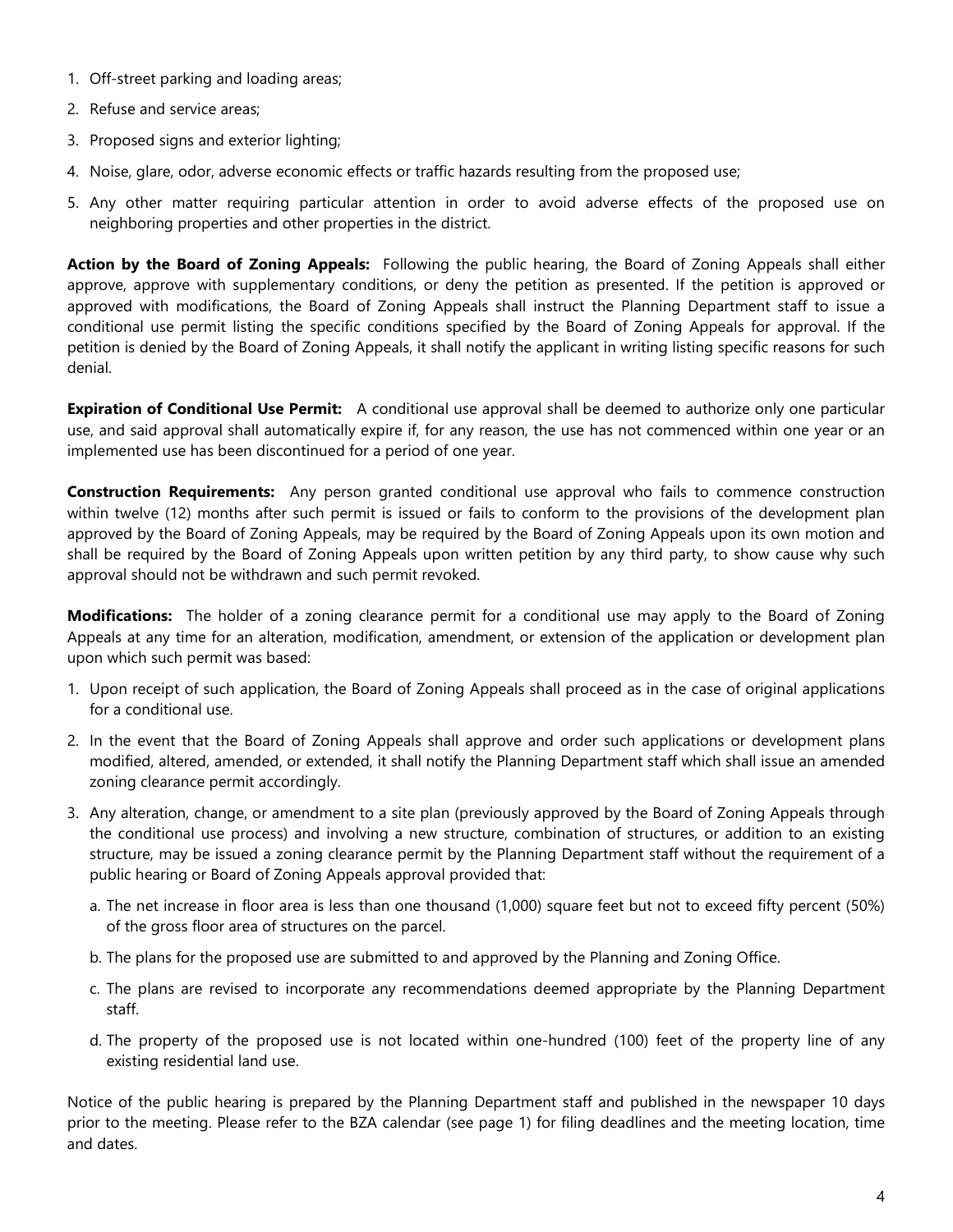## **THIS IS NOT A FILL-IN FORM. It is a sample form to be used as a guide when preparing your appeal letter to the Board of Zoning Appeals**

**\_\_\_\_\_\_\_\_\_\_\_\_\_\_\_\_\_\_\_\_\_\_\_\_\_\_\_\_\_\_\_\_\_\_\_\_\_\_\_\_\_\_\_\_\_\_\_\_\_\_\_\_\_\_\_\_\_\_\_\_\_\_\_\_\_\_\_\_\_\_\_\_\_**

#### DATE:

TO: Board of Zoning Appeals **RE:** Conditional Use Petition City of Elkhart, Indiana

The undersigned petitioner respectfully shows the Board of Zoning Appeals:

1. I, *(insert property owner(s) name(s),* am the owner of the following described real estate located within the City of Elkhart, \_\_\_\_\_\_\_\_\_\_\_ Township, Elkhart County, State of Indiana, to-wit:

*Attach the accurate legal description and common address - a tax key number is not a legal description.* 

- 2. The above described real estate presently has a zoning classification of District under the Zoning Ordinance of the City of Elkhart.
- 3. Petitioner presently occupies the above described property in the following manner: *(Explain existing use)*.
- 4. Petitioner desires to *(Explain the proposed conditional use in detail)*.
- 5. The Zoning Ordinance of the City of Elkhart requires *(Explain ordinance requirements and note the Section Number of the Ordinance)*.
- 6. Explain why this property is suited to the conditional use being requested.
- 7. Provide a narrative statement evaluating the effects of such elements as noise, glare, odor, fumes, and vibration upon adjoining properties; and a discussion of the general compatibility with adjacent and other properties in the district.
- 8. Using the **standards from page 3**, address each standard. You cannot answer simply "Yes" or "No"; you must state **why** this is true (the reasons for your answer).

WHEREFORE, Petitioner prays and respectfully requests a hearing on this appeal and that after such hearing, the Board grant the requested conditional use.

| Signature of Property Owner: ______ |
|-------------------------------------|
|                                     |
| Second Property Owner:              |
|                                     |
|                                     |
|                                     |
|                                     |
|                                     |
|                                     |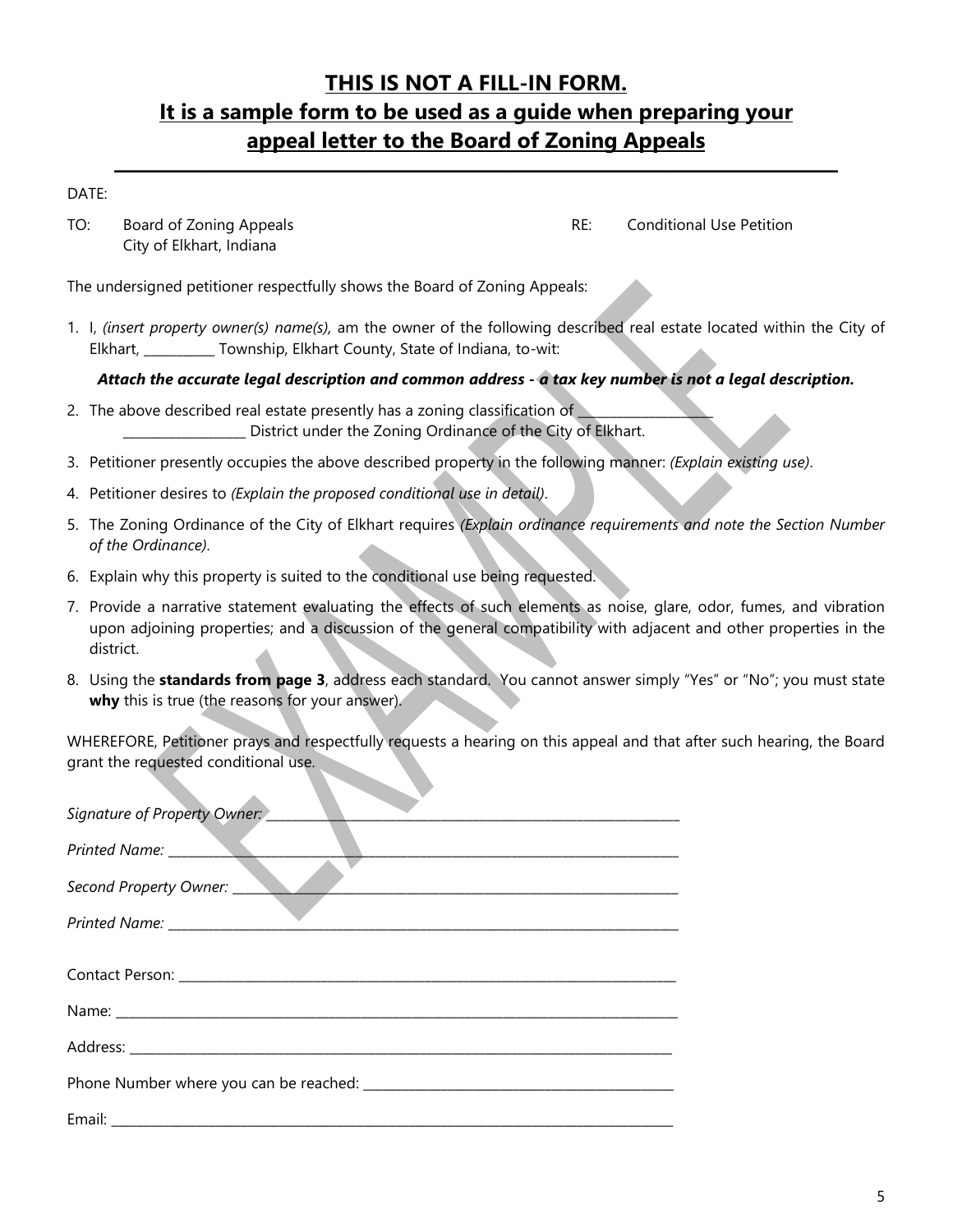| <b>PETITION #:</b> |
|--------------------|
|--------------------|

# **PETITION for APPEAL to the BOARD of ZONING APPEALS**

| <b>PETITION TYPE:</b>                                                                                                                                                                                                                              |                                                                                                 |  |  |
|----------------------------------------------------------------------------------------------------------------------------------------------------------------------------------------------------------------------------------------------------|-------------------------------------------------------------------------------------------------|--|--|
|                                                                                                                                                                                                                                                    | Developmental Variance <b>Common Contract Constant</b> Decision                                 |  |  |
| Use Variance <b>Conservation</b> Special Exception <b>Conservational Use</b>                                                                                                                                                                       |                                                                                                 |  |  |
|                                                                                                                                                                                                                                                    |                                                                                                 |  |  |
|                                                                                                                                                                                                                                                    |                                                                                                 |  |  |
|                                                                                                                                                                                                                                                    |                                                                                                 |  |  |
|                                                                                                                                                                                                                                                    |                                                                                                 |  |  |
|                                                                                                                                                                                                                                                    |                                                                                                 |  |  |
|                                                                                                                                                                                                                                                    |                                                                                                 |  |  |
|                                                                                                                                                                                                                                                    |                                                                                                 |  |  |
|                                                                                                                                                                                                                                                    |                                                                                                 |  |  |
|                                                                                                                                                                                                                                                    |                                                                                                 |  |  |
| NOTE: The petitioner is the legal property owner of record, or a certified representative, and agrees the above information<br>is accurate. Failure to provide a legal signature or accurate information will make this application null and void. |                                                                                                 |  |  |
|                                                                                                                                                                                                                                                    |                                                                                                 |  |  |
|                                                                                                                                                                                                                                                    |                                                                                                 |  |  |
|                                                                                                                                                                                                                                                    |                                                                                                 |  |  |
|                                                                                                                                                                                                                                                    | <b>STAFF USE ONLY:</b>                                                                          |  |  |
| Staff Checklist for the applicant's submittal of a complete Petition to the Board of Appeals docket:                                                                                                                                               |                                                                                                 |  |  |
| One copy of the Appeal Letter signed in ink by the owner of the property.                                                                                                                                                                          |                                                                                                 |  |  |
| A completed Petition form signed by the legal owner of record.                                                                                                                                                                                     |                                                                                                 |  |  |
| If any person other than the legal owner or the legal owner's attorney files the appeal,                                                                                                                                                           |                                                                                                 |  |  |
| written and signed authorization from the property owner must be supplied.                                                                                                                                                                         |                                                                                                 |  |  |
| A full and accurate legal description of the property.                                                                                                                                                                                             |                                                                                                 |  |  |
|                                                                                                                                                                                                                                                    | One to scale drawing of the property, measuring 11" x 17" or smaller. If larger than 11" x 17", |  |  |
| 12 copies must be submitted.                                                                                                                                                                                                                       |                                                                                                 |  |  |
| Optional: any supplementary information the applicant may wish to include.                                                                                                                                                                         |                                                                                                 |  |  |
|                                                                                                                                                                                                                                                    |                                                                                                 |  |  |
|                                                                                                                                                                                                                                                    |                                                                                                 |  |  |